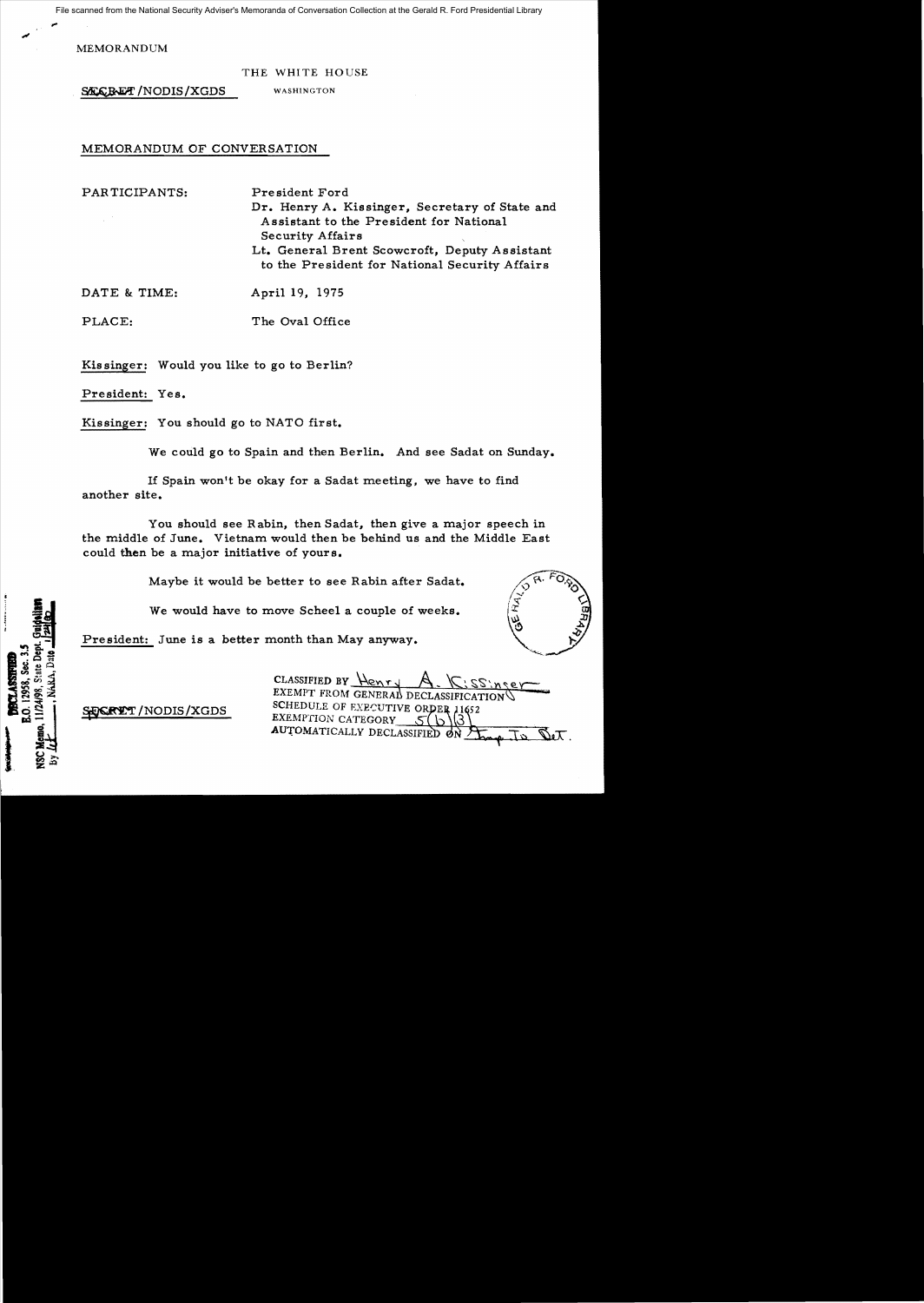## \*LORET/NODIS/XGDS - 2-

Kissinger: I think I should cancel my Latin American trip. The bureaucracy is being so bad that I think I should be here.

;:r

 $\widetilde{\mathcal{E}}$ 

All they think of is pulling out Americans.

There are only two realistic options: Americans only or a day-long extraction.

## ~/NODIS/XGDS